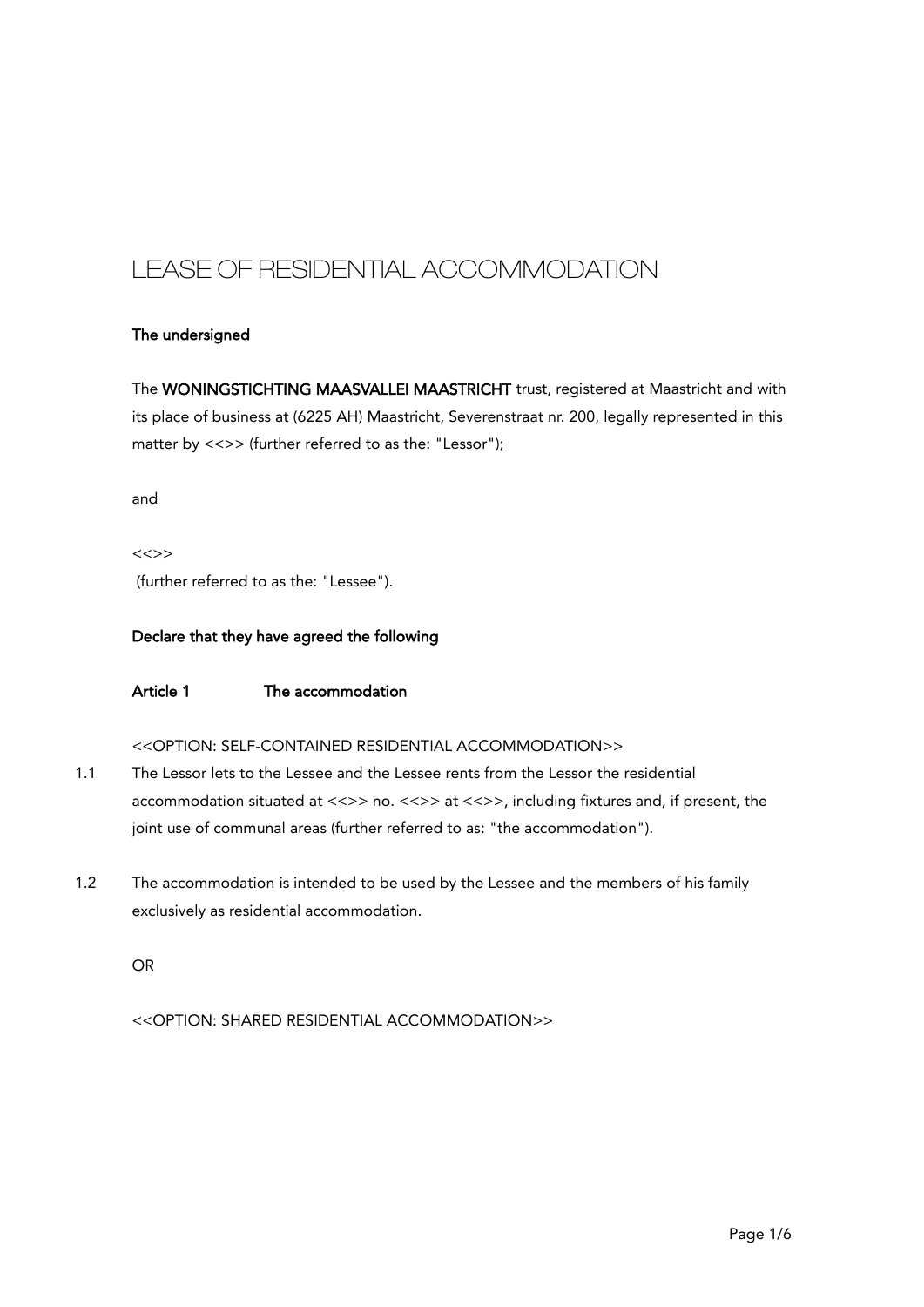- 1.1 The Lessor lets to the Lessee and the Lessee rents from the Lessor the shared residential accommodation situated at <<>> no. <<>> <<>> at <<>><>>>, including fixtures and the joint use of communal areas (further referred to as: "the accommodation").
- 1.2 The accommodation is intended for use by the Lessee exclusively as residential accommodation for maximum one person.

# Article 2 Terms and conditions

2.1 The GENERAL TERMS AND CONDITIONS OF LEASE OF RESIDENTIAL ACCOMMODATION WONINGSTICHTING MAASVALLEI as adopted on 8 March 2016 (further referred to as the: " terms and conditions") are applicable to this lease. The lessee has received a copy of the terms and conditions. The terms and conditions are applicable except where they are expressly departed from in this lease or where their application is not possible in relation to the accommodation.

## Article 3 Duration and giving notice

3.1 This lease has been entered into for an indefinite period, commencing on <<>>. Termination of this lease by giving notice must take place in accordance with Articles 19.1 to 19.4 inclusive of the terms and conditions.

# Article 4 Payment obligation, payment period

4.1 As of the commencement date of this Lease the monthly payment obligation of the Lessee consists of:

- The rent EUR <<>>

- The advance payment for the supplies and services to be provided by or on behalf of the Lessor: EUR <<>>

- A fee for the supplies and services to be provided by or on behalf of the Lessor in connection with which no system of advance payments with subsequent settlement is applied: EUR <<>>

Page 2/6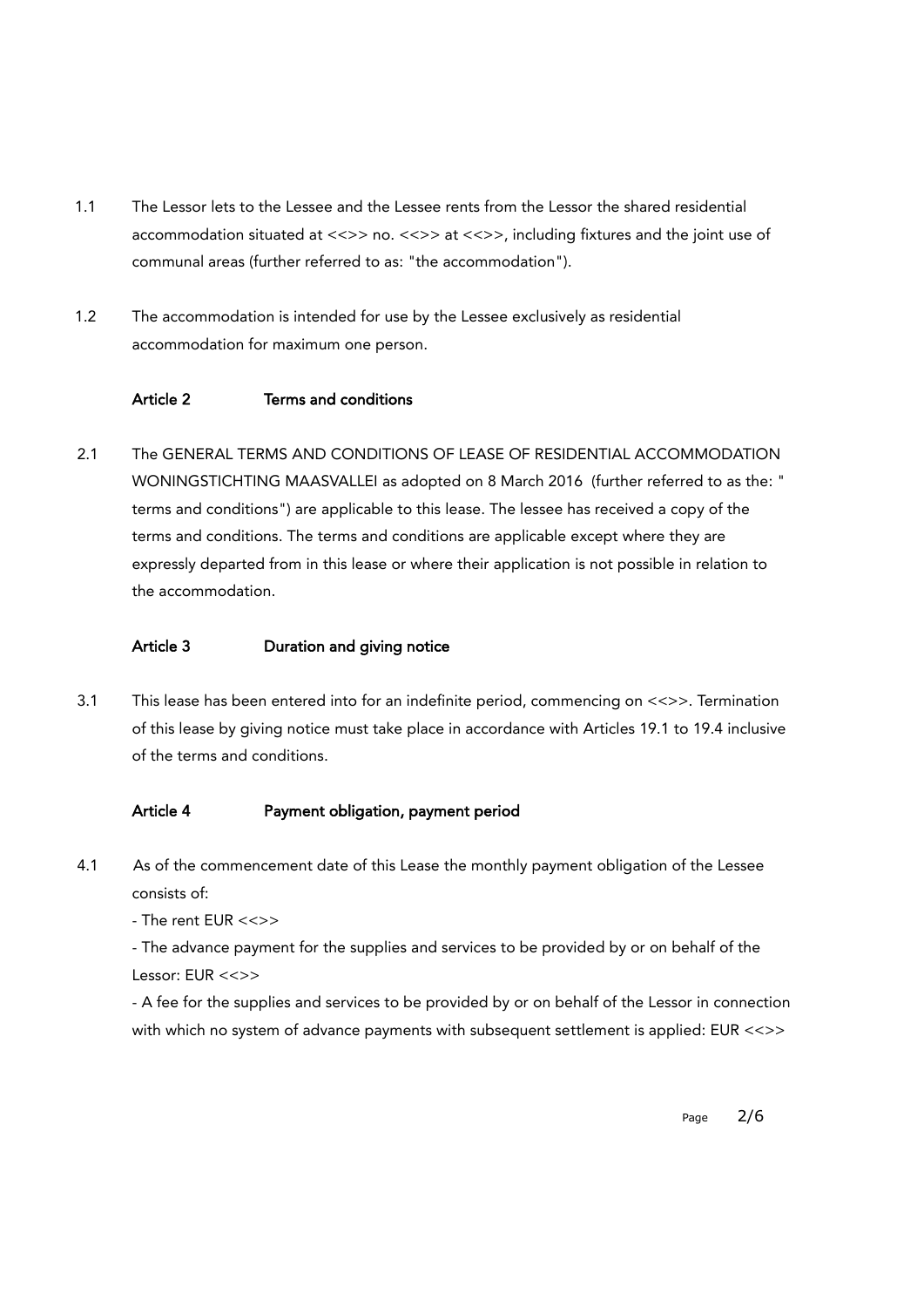So that the Lessee owes to the Lessor EUR, in words: per month as of the commencement date of this Lease.

- 4.2 The payment for ancillary supplies and services is determined in accordance with the provisions of Articles 14.1 to 14.7 inclusive of the terms and conditions. A system of advance payments with later settlement is applied to the payment, as indicated there.
- 4.3 The rent and the advance on the payment for ancillary supplies and services are payable in advance, always before or on the first day of the month to which the payment relates, in the manner indicated by the Lessor.
- 4.4 The Lessee must pay to the Lessor at the latest on signing this Lease the following amount:

| - rent period        | FUR << >> |
|----------------------|-----------|
| - administration fee | FUR << >> |

## Article 5 Rent review

- 5.1 The rent can be increased on a proposal by the Lessor for the first time on <<>> and subsequently annually by a percentage equal to not more than the permitted percentage increase for residential accommodation with a non-decontrolled rent on the commencement date, in default of which the rent shall be adjusted in accordance with the provisions of Article 5.2.
- 5.2 Article 5.1 shall not apply if the accommodation is residential accommodation with a decontrolled rent for residential accommodation. In that case the rent will be increased for the first time on <<>> and subsequently annually in accordance with the provisions of Article 18 of the terms and conditions.

Page 3/6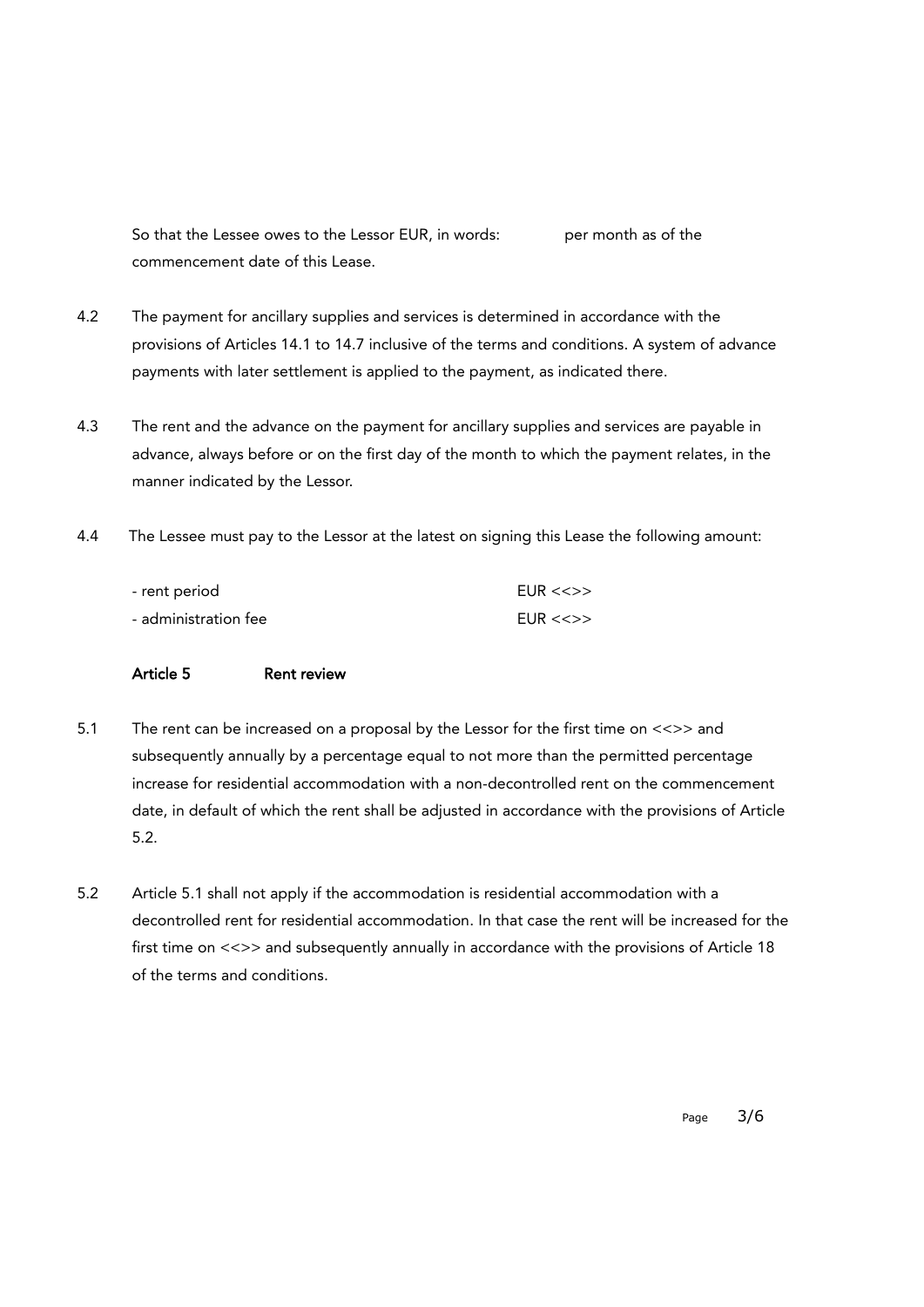## Article 6 Taxes and other charges

- 6.1 Unless such is not permitted under the law or regulations deriving therefrom, the Lessee shall be responsible for paying, even if the Lessor has been assessed for them: - the waste levy and water board charges, insofar as these charges relate to the actual use of the accommodation and the actual joint use of communal areas; - other existing or future taxes, encroachment taxes, charges, dues relating to the accommodation and/or in respect of property of the Lessee; - environmental levies, including the pollution levy on surface waters and the contribution to waste water purification costs and assessments or charges under any other environmental law, as well as the sewerage levy.
- 6.2 If the charges, taxes, dues or other charges chargeable to the Lessee are collected from the Lessor, these must be paid to the Lessor by the Lessee at the Lessor's first request.

#### Article 7 Domicile

- 7.1 The lessee declares that he has elected domicile at the property. With effect from the commencement date of the lease all notifications of the Lessor to the Lessee connected with the execution of this lease will be addressed to the property as the Lessee's actual home address.
- 7.2 On the termination of the lease the Lessee shall give the Lessor his new home address in writing. In the event that the Lessee leaves the accommodation permanently without notifying the Lessor of the new address, the address of the property will continue to be regarded as the Lessee's domicile.

# Article 8 Apartment right

8.1 If the building or complex of which the accommodation forms a part has been or will be divided into apartment rights, the Lessee is obliged to comply with the rules of division, the

Page 4/6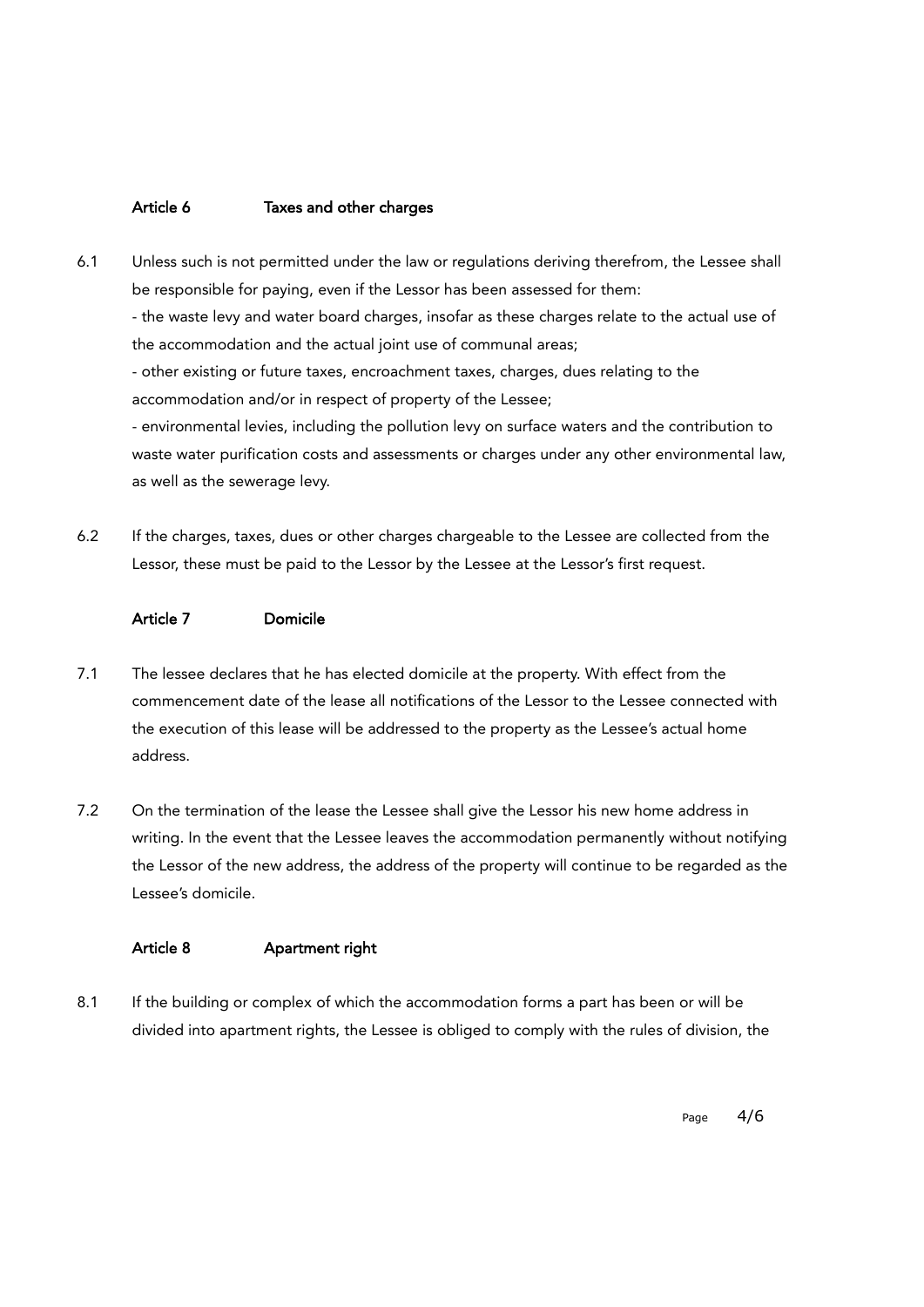standing orders, the house rules and any rules in the sense of Article 5:128 paragraph 1 of the Dutch Civil Code, where these relate to a user. The lessee declares that he will do this. This declaration also relates to decisions that are not taken and stipulations that are not laid down until after this declaration, unless an appeal to these decisions and stipulations would be unreasonable and unfair to the Lessee.

# Article 9 **Provision of data on household income and family composition**

- 9.1 The Lessee declares that the data he supplied to the Lessor before the commencement of the lease relating to his household income and family composition are accurate and complete.
- 9.2 If the Lessee supplies inaccurate or incomplete data and he would not have been eligible for the accommodation if he had supplied the correct and complete data, the Lessee must vacate the accommodation at the Lessor's first request. If the Lessee does not vacate the accommodation at the Lessor's first request the Lessor shall institute legal proceedings to secure vacation of the accommodation.

## **Signatures**

Thus agreed and signed in duplicate at

Place, date **Place**, date

Woningstichting Maasvallei Maastricht The lessee p.p.: p.p.: <<>>

Page 5/6